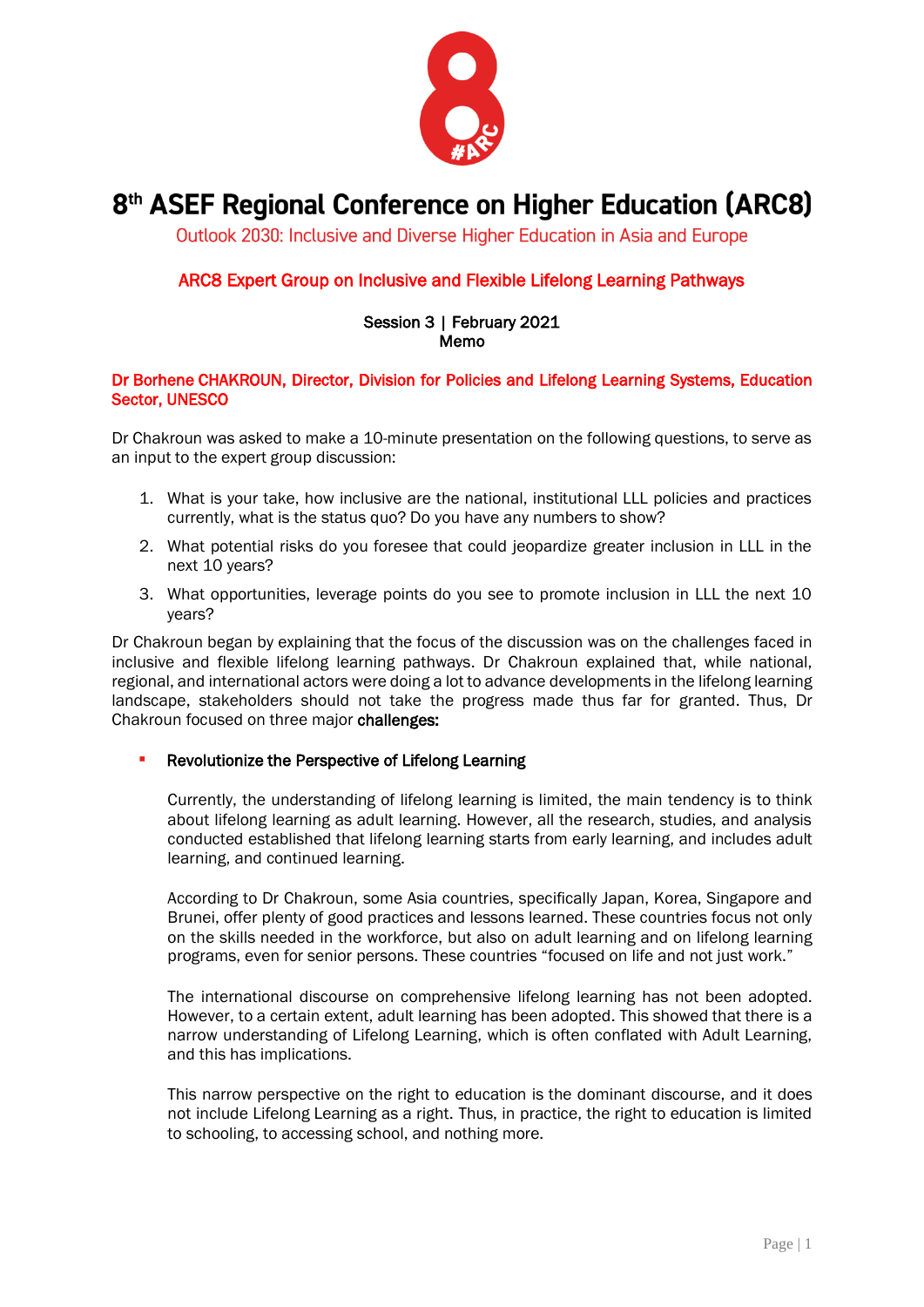"We need to revolutionize the perspective on the right to education, to bring into perspective the right to lifelong learning."

## **EXECTE:** Lifelong Learning as an International Normative Instrument

Internationally, the normative instruments such as conventions and recommendations have a very narrow perspective with regard to the right to Lifelong Learning. Subscribing to this narrow perspective applies at times to UNESCO and member states.

According to Dr Chakroun, the challenge is to take the agenda toward the Sustainable Development Goal, to include lifelong learning opportunities for all in international normative instruments.

### **E** Lifelong Learning as a Cross-sectorial and Multi-stakeholder Challenge

Dr Chakroun established that lifelong learning is a cross-sectorial and multistakeholder challenge. In many countries, facilitating cross-sectorial and multistakeholder collaboration remained to be a difficult challenge. Often times, the challenges came about due to the situation wherein schooling and formal education were in the portfolio of the Ministry of Education, while adult learning was under the Ministry of Social Affairs, and service training was in the portfolio of the Ministry of Labor, for example.

Dr Chakroun referred to examples of how countries addressed this concern. First, the case of Brunei Darussalam. The Brunei Government established a national center for lifelong learning (L3C). Because of such a center, different stakeholders could be brought to the same table, and thus created an institutional home for multi-sectoral and cross-sectoral dialogue and collaboration.

A different approach, but one in the same direction, was an initiative in France. According to Dr Chakroun, because multi-stakeholder governance, social partnerships and dialogue required coordination to navigate the different legal structures encountered in cross-sectorial initiatives. France created a national council for Lifelong Learning led by the Prime Minister. Because of the high-level leadership and coordination, challenges faced in cross-sectoral initiatives were possible to overcome.

Dr Chakroun proceeded to discuss his thoughts on **opportunities:** 

To begin, he expressed that "opportunities for lifelong learning does not mean leveraging opportunity." Instead of approaching opportunities from the standpoint of leveraging these opportunities, Dr Chakroun approached opportunities in relation to *agency* of individuals and their motivation for engaging in lifelong learning.

### Learning Opportunities Close and Narrow by the Age of Seven

Based on studies by OECD and UNESCO, by the age of seven, the learning opportunities of many young people begin to narrow. This may be due to the individuals socio-economic background, their responsibilities to their family, and possibly, the impact of an individuals' early learning experience. On one hand, there are experiences that open new opportunities for more and better experience, on the other hand, there are experiences that narrow the opportunities of an individual and close possible experiences in the future. Thus, Dr Chakroun expressed that it should not be assumed that people are on an equal playing field. Not everyone has equal access to the same opportunities, more so as time goes by.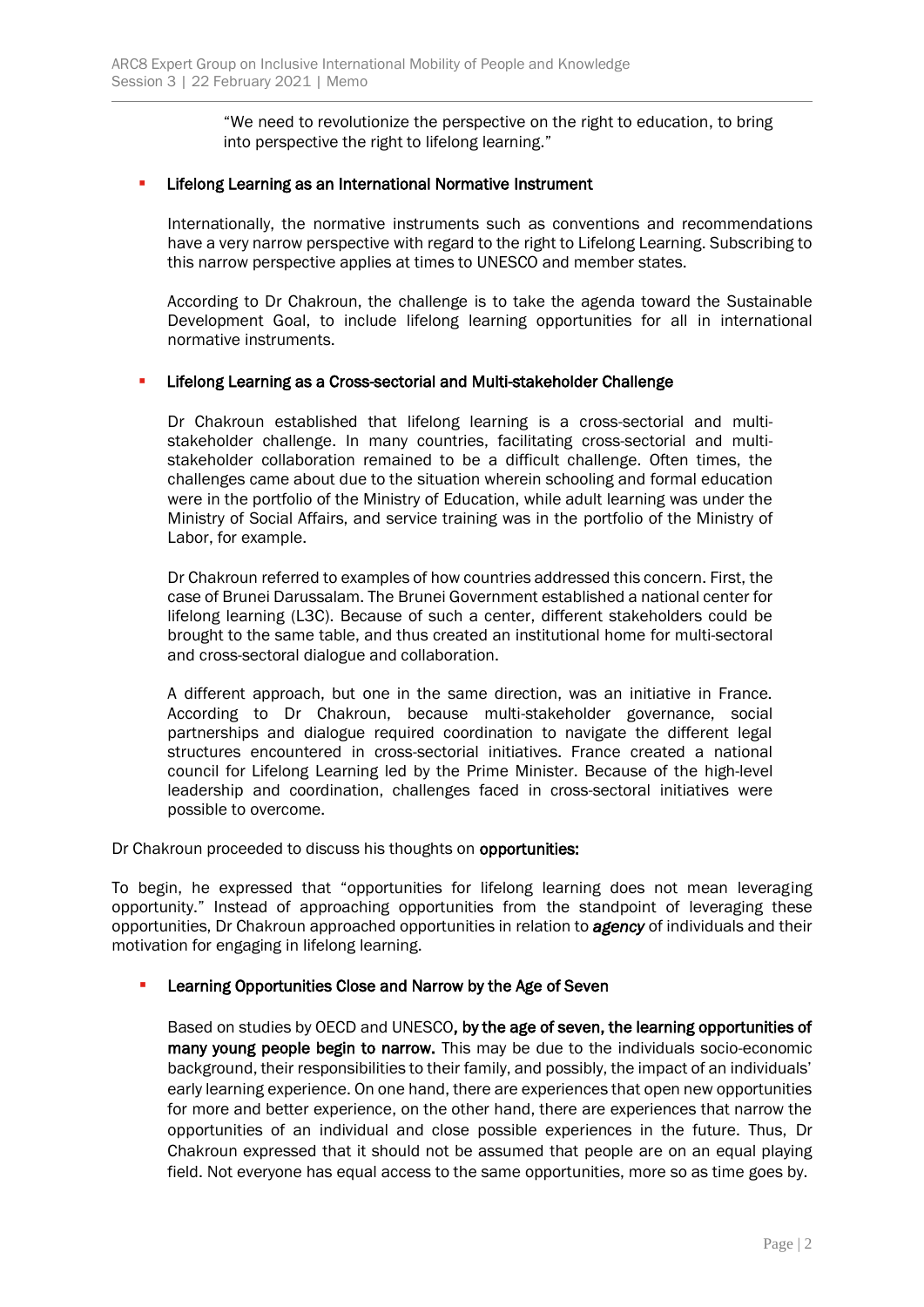## Opportunity, Agency, and the Vygotsky perspective

According to Dr Chakroun, in light of varying backgrounds of individuals' and narrowing opportunities in life beginning at the age of seven, *agency* is very important. What must be discussed is how to develop an individual's *agency* and their motivation for lifelong learning. *Agency* must be given plenty of thought when Lifelong Learning is discussed.

Dr Chakroun introduced the Zone of Proximal Development, a Vygotsky perspective explaining the Cognitive Development Theory<sup>1</sup>. According to Vygotsky, cognitive abilities are socially guided and constructed. Culture serves as a mediator for the formation and development of specific abilities, such as learning, memory, attention, and problem solving. Hence the need for interventions by coaches, tutors, adult guidance, or experience in collaboration with more capable peers.

## **UNESCO, Rethinking Education**

According to Dr Chakroun, UNESCO is rethinking the right to education. Lifelong Learning should not be seen as part of education, as a component of education. Rather, education should be part of Lifelong Learning, education is the component of Lifelong Learning.

## ▪ COVID-19 Comes Into Play

- $\circ$  It is a crisis, but it is also an opportunity. According to Dr Chakroun, the pandemic highlighted learning in different settings, the importance of recognizing learning in different settings, equity, and inclusion.
- o Half of the learners globally do not have access to internet.
- o Home learning, distance learning, and online learning are not the panacea.

### Summary of Dr Chakroun Conclusion:

Developing from the UNESCO Convention against Discrimination in Education2, and developing beyond it, the UNESCO team is reframing the right to education toward lifelong learning rights.

Considering that the UNESCO Convention against Discrimination in Education does not admit any reservation, it has been [ratified by 106 States](http://www.unesco.org/eri/la/convention.asp?KO=12949&language=E) since its establishment in 1960. The ratification of the convention of all states has a long way to go, but it too has gone a long way since 1960. To close, Dr Chakroun emphasized two specific points:

**EXECC** needs to think about the time frame and identify what can be achieved, and what should be achieved, in the short term and in the long term.

<sup>1</sup> ZPD is defined by Vygotsky (1978) as "the distance between the actual developmental level as determined by independent problem solving and the level of potential development as determined through problem solving under adult guidance or in collaboration with more capable peers".

Cognitive Development Theory argues that cognitive abilities are socially guided and constructed, through problem solving under adult guidance or in collaboration with more capable peers". As such, culture serves as a mediator for the formation and development of specific abilities, such as learning, memory, attention, and problem solving.

<sup>2</sup> The UNESCO Convention against Discrimination in Education occupies the foremost place among UNESCO standard-setting instruments in the field of education. It is the first international instrument which covers the right to education extensively and has a binding force in international law.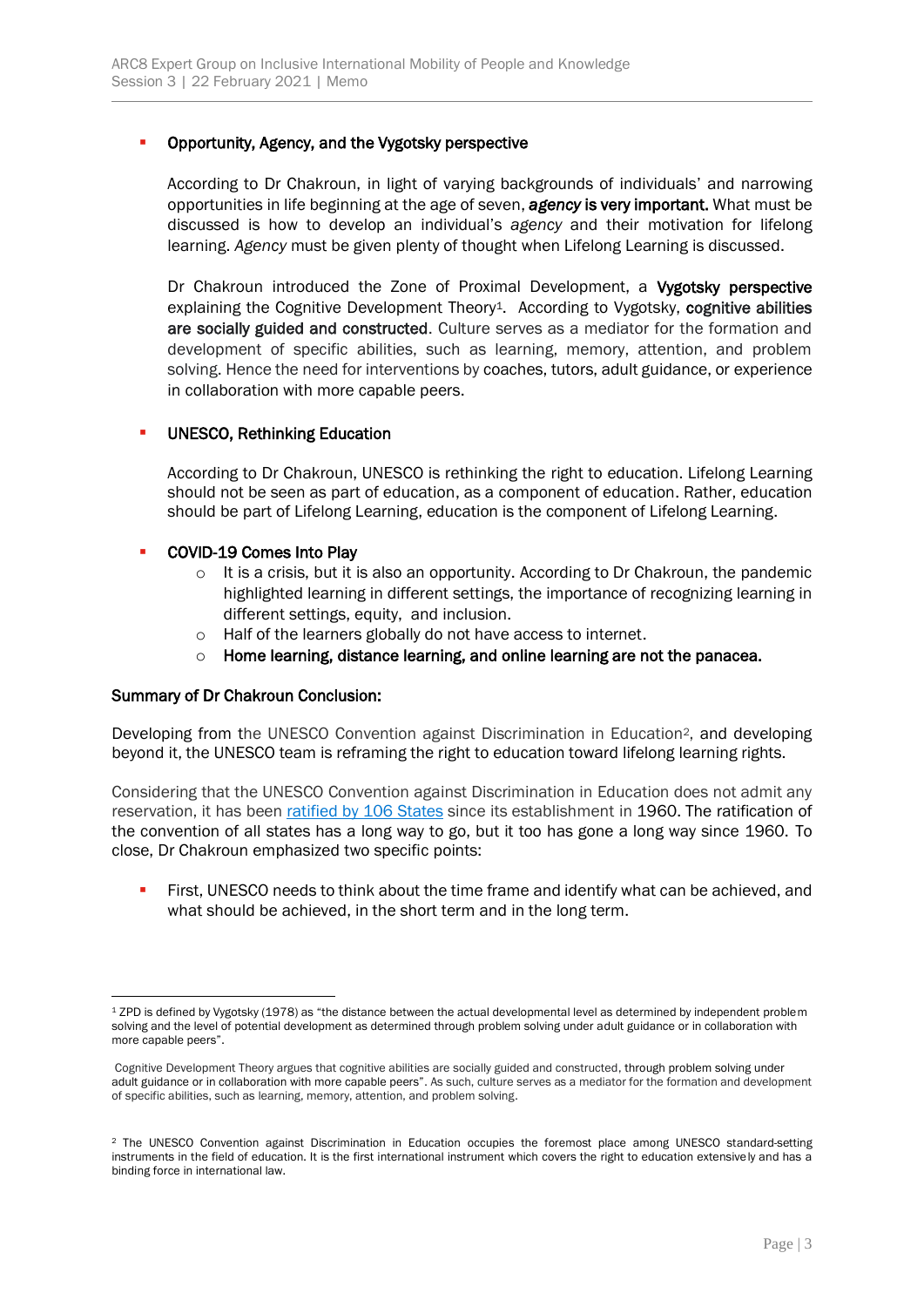**EXECT** Second, in terms of analysis, research, advocacy and policy actions, the team in UNESCO has focused on rethinking education and has remained dedicated to the long path towards revolutionizing the perspective on education and Lifelong Learning.

Following the presentation of Dr Chakroun, experts weighed in with their comments and question:

## Professor Séamus O'TUAMA, Chair, ASEM Education and Research Hub on Lifelong Learning (ASEM LLL Hub); Director of ACE (Adult Continuing Education) University College Cork, Ireland

- **EXECT** Based on Dr Chakroun's presentation, Séamus identified autonomy of the learner as an important and critical aspect of all approaches to Lifelong Learning. Séamus mentioned the ILO concept paper on Lifelong Learning published in 20193, which discussed in detail the critical importance of autonomy for the learner and agency for the learner.
- **•** Séamus' gave particular notice to the dilemma on the conflation of adult learning and lifelong learning, as presented by Dr Chakroun. Séamus confirmed that there are times that the two are conflated. As somebody who has worked and continues to work in adult education and lifelong learning in the general sense, Séamus expressed the appreciation for, and importance of both.
	- $\circ$  With regard to adult education, Séamus emphasized that, based on research, adult education had significant impact on individuals lives, across generations, the children of participants, siblings, so on and so forth.`
	- o With regard to Lifelong Learning, Séamus built on the point of Dr Chakroun with regard to learning opportunities at an early age and the narrowing of learning opportunities beginning at the age of seven. Séamus emphasized that Lifelong Learning is a basic human right, and that everybody has the right to participate in lifelong learning journey.
- **·** Finally, still in relation to the dilemma, Séamus raised the point that it should not be assumed that people can be lost at any point in a lifelong learning journey. Regardless if the individual is 80 years old or 8 years old, an individual should have the right to participate in the lifelong learning journey since it is a basic human right.
- **•** Lastly, Séamus shed light on the misconception of lifelong learning as a component of education. When in truth, education is "just one very small but important component of lifelong learning."

### Dr Chakroun's response, in summary:

There are aspects to lifelong learning that were not mentioned, such as artificial intelligence, and the economic and sustainability pathways. Lifelong Learning sits in a broader sustainability dimension. With this, it is probable for new issues to arise.

## Ms Brikena XHOMAQI, Director, Lifelong Learning Platform; Co-chair of the European Economic and Social Committee Liaison Group of Civil Society

Brikena agreed, there is an issue with the understanding of lifelong learning. She argued that this needed to be understood with a broader definition. Brikena shared the current

<sup>3</sup> The International Labor Organization published in 2019 the Concept paper entitled "Lifelong Learning: Concepts, Issues and [Actions](https://www.ikanos.eus/wp-content/uploads/2019/08/LifeLongLearning.Concept.Paper_.pdf)"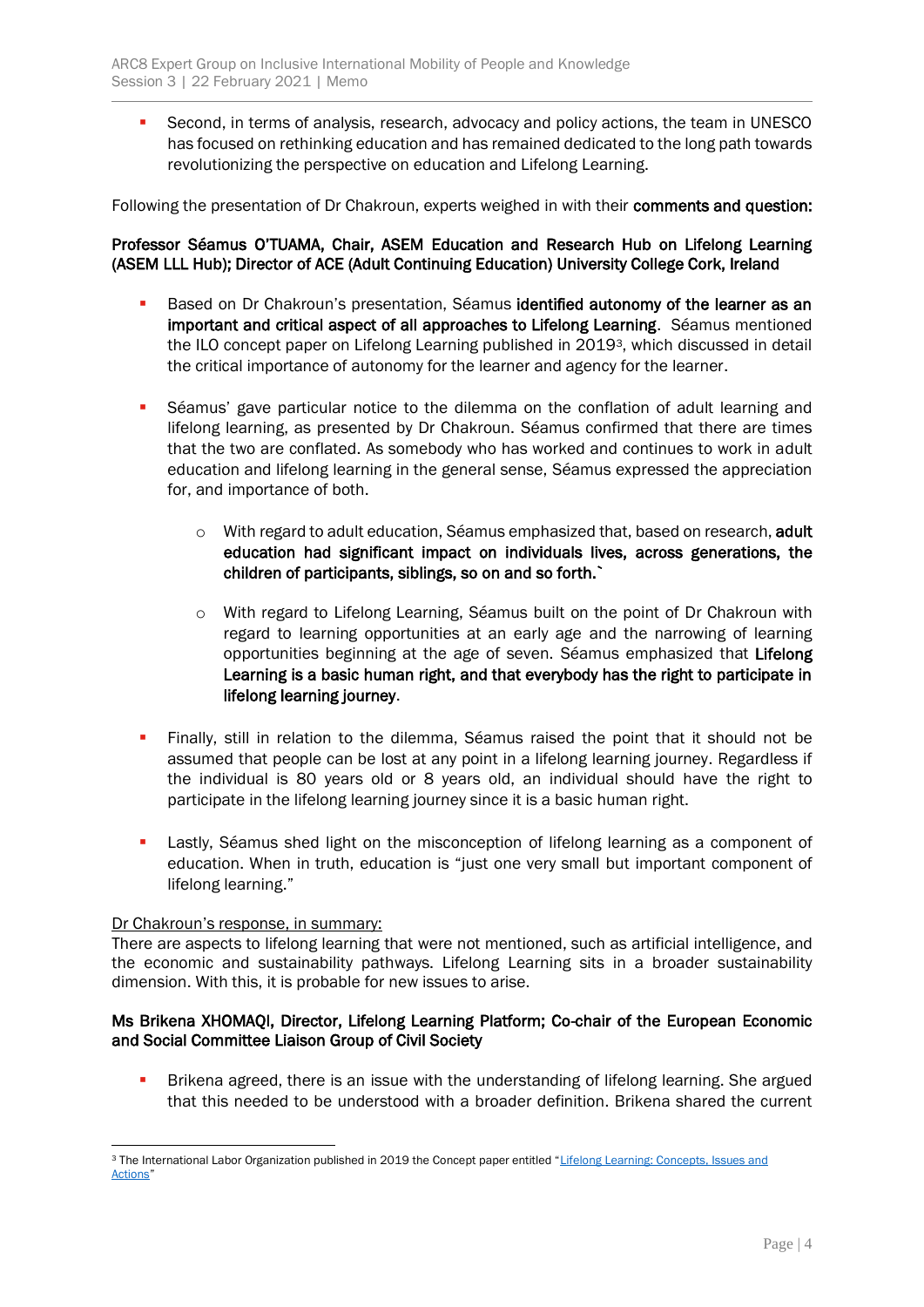initiative of her team in developing a glossary that will include a list of all the terminologies surrounding Lifelong Learning. This initiative would clarify to the stakeholders and policy makers the meaning of the terms, and in which contexts these terms developed and are used in.

- According to Brikena, supporting the right to education also means supporting the right to lifelong learning. The right to lifelong learning is very important because it translates to supporting individuals, and public investments in education beyond the formal education and compulsory education.
- **E** However, Brikena explained that there is an ongoing debate in Europe with regard to public investment in education and lifelong learning. The argument is that if lifelong learning is a basic human right, public investment in education should go beyond compulsory education and include lifelong learning. However, many think that, after a certain age, it is upon to the individual to pay for their continuous learning.

Thus, by bringing agency and autonomy into this discussion, it may be possible for these concepts to be misinterpreted to the detriment of revolutionizing the perspective on lifelong learning. Thus, these two concepts may not necessarily have the right impact.

- **•** Brikena raised that, within the context of the pandemic, there has been significant investment in lifelong learning, and there is more pressure on lifelong learning now. However, despite investments focused on reskilling and upskilling, most investments have been on adult education.
- To conclude, Brikena posed the question: Considering the acknowledgement of the long path ahead, what can be done to accelerate the process?

### Dr Chakroun's response, in summary:

- Rights-bearer and Duty-bearer
	- $\circ$  According to Dr Chakroun, when discussing lifelong learning rights, challenges arise within the legal dimension. Since the discussion revolves around lifelong learning rights, it is important to include in the discussion the *rights-bearer* and the duty-bearer. The right-bearer are the citizens, and the duty bearer is the state. With this in mind, Dr Chakroun clarified that the provision of education is the responsibility of the state. However, the discussion on who is responsible for the provision of lifelong learning is not as straightforward.
	- $\circ$  Dr Chakroun explained that lifelong learning is more complex. At times, the right depends on the career path, and lifelong learning opportunities could potentially be the responsibility of the company, as part of the labor law of the country.
	- $\circ$  Some states have taken a powerful responsibility. Based on the recent publication with ILO, Dr Chakroun shared that in Singapore for example, individuals were provided a learning account. Learning accounts were not only for members of the workforce, and it remains accessible after retirement from the workforce.

In France, for example, individuals had access to learning accounts if they were part of the workforce. But, once retired, they would lose access to their learning account.

In Australia, every individual had access to learning accounts. These learning accounts catered to 'low skilled and low qualified persons.'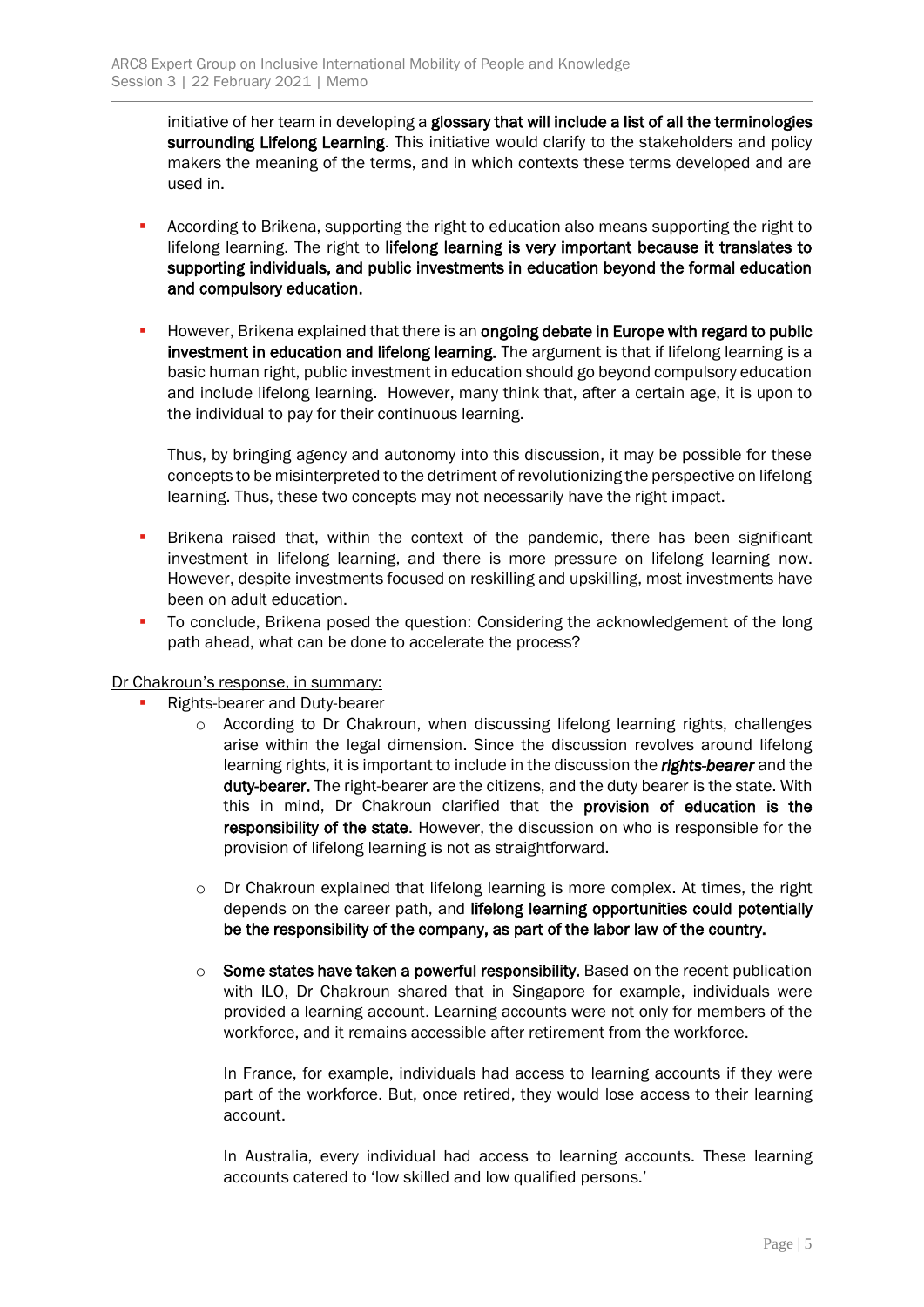Thus, Dr Chakroun agreed with Brikena's comment that there are diverse cultures and varying understanding of terms. Dr Chakroun explained that there is diversity too regarding the understanding expectations of duty-bearers and rights-bearers in different contexts.

**E** Further developing on the understanding of diverse rights-bearers and duty-bearers, Dr Chakroun shared research recently conducted by UNICEF. There are 70 countries which tax the payroll of their staff in different ways and modalities for training funds. The training funds essentially supports continuing learning opportunities, in service-training, and supports learning and the choice of the individual.

Hence the challenge presented by Dr Chakroun, how to combine the interest of companies and the interest of the individuals?

## Additional Challenges and Opportunities

Dr Chakroun chose to push the discussion further by introducing additional dimensions of concern to the discussion. First, the technology dimension, hand-in-hand with both challenges and opportunities. To begin with, opportunities:

- $\circ$  As for opportunities, the role of artificial intelligence and technology development can support the choices of individuals and the learning opportunities in their daily lives.
- o Artificial intelligence will offer learning opportunities and learning pathways that can be connected with employment and learning opportunities.
- $\circ$  Discussion on open access to knowledge from an international and multilateral perspective, distinguished from the narrow geographical or country perspective.

### As for the challenges:

The challenge in facing ethics and artificial intelligence.

- $\circ$  The perspectives of inclusion, equity, and gender are needed. There may be biases in policies if left unchecked. UNESCO has a recent study published on the artificial intelligence and developing a gender perspective was mentioned.
- $\circ$  Dr Chakroun reminded the group that there are limitations to technology development despite it evolving very fast.

## Dr Melinda dela Pena BANDALARIA, Chancellor and Professor, University of the Philippines Open University; Chair, Asian MOOCs Steering Committee

Melinda agreed on a number of points.

- Frist, with what Dr Chakroun had mentioned in his presentation, expanding the definition of the right to education. Consequently, the focus of investment is often limited to adult education only, this should be broadened.
- Second, Melinda also commented on the observation that education is often compartmentalized, such is the case in the Philippines. One ministry focuses on the basic education, another ministry focuses on higher education, another ministry focuses on adult education, and research institutes prioritize open source and distance learning.
- Third, lifelong learning is a critical domain for a sustainable education. Lifelong learning should be anchored in the Sustainable Development Goal 4. The dimension of sustainability is important.
	- $\circ$  For example, the experience during the pandemic. Universities closed and stopped operations because their system was not sustainable. Universities and education programs were not agile and flexible and were unbale to provide lifelong learning opportunities.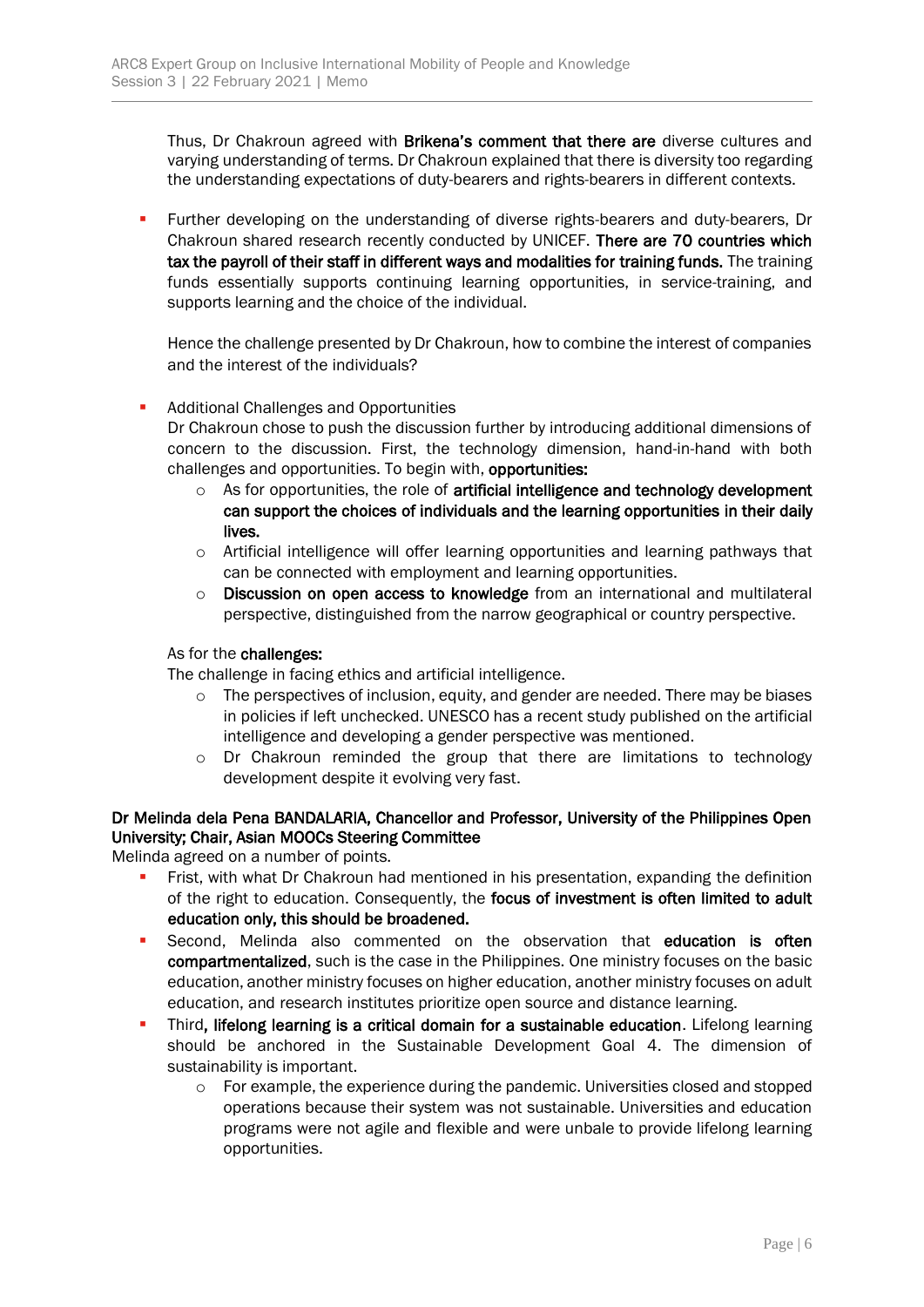- **•** Fourth, Dr Chakroun mentioned open science. Melinda wanted to expand the discussion to cover open education practices such as open educational resources, massive open online courses, open data, open journal, open books, and all options that can expand the opportunities for lifelong learning, including opportunities for the formal system of schooling and informal schooling, in line with the dimension of sustainability.
- **•** Fourth, lifelong learning initiatives and technology can very much enable institutions. The two will contribute to lifelong learning opportunities for many types of learners, and not just those who pursue skills advancement. However, technology is an enabling mechanism which needs extra work for national policies to support lifelong learning and make sure that inclusion and access will be provided to as many as students as possible.

## Dr Sheikh Lukman S A HAMID, Deputy Director (Academic) Lifelong Learning Centre (L3C), Brunei Darussalam

Sheikh shared their definition of lifelong learning as "any activity undertaken throughout life which aims at providing knowledge, skills, and competencies coming from a personal, civic, social, and employment perspective."

- The Lifelong Learning Centre (L3C): National Policy and Lifelong Learning Strategy L3C is government driven but collaborates well with the private sector and with other government ministries. A testament to the efficacy of the national policy and lifelong learning strategy. There has been plenty of traction in the first seven months since its establishment. The L3C also works on:
	- o Guidance and Counseling

The Lifelong Learning Centre (L3C) also works on developing guidance and counseling, as this was identified to be important to the people. A key component in this initiative was research on job trends, opportunities, and course information.

o Recognition of Prior Learning

The Lifelong Learning Centre (L3C) is developing policy for recognition of prior learning. Going beyond current technical and vocational institutions the L3C is looking at national level policy.

Prior learning is based on criteria, references, and assessment of skills and knowledge. Upon assessment a certificate is awarded by L3C which is considered by Sheikh as a game changer for everyone.

**Employment Landscape and Skills in Demand** 

According to Sheikh, the employment landscape has changed. Skills and work are based on trends of the nature of changing jobs, more frequently due to technological advancements and as a result of necessity. Employability is less focused on credential attainment and more focused on the demonstration of skills and hard skills.

Due to the pandemic people have lost jobs and the economy has been greatly affected. Thus, the greater need for individuals to quickly adapt. There is a need to upskill in relation to soft skills, cognitive and non-cognitive skills, literacy and numeracy, critical thinking, and emotional intelligence.

Finally, Sheikh concluded by stating that there was still a need to raise awareness on lifelong learning and recognition of prior learning with the general public in Brunei.